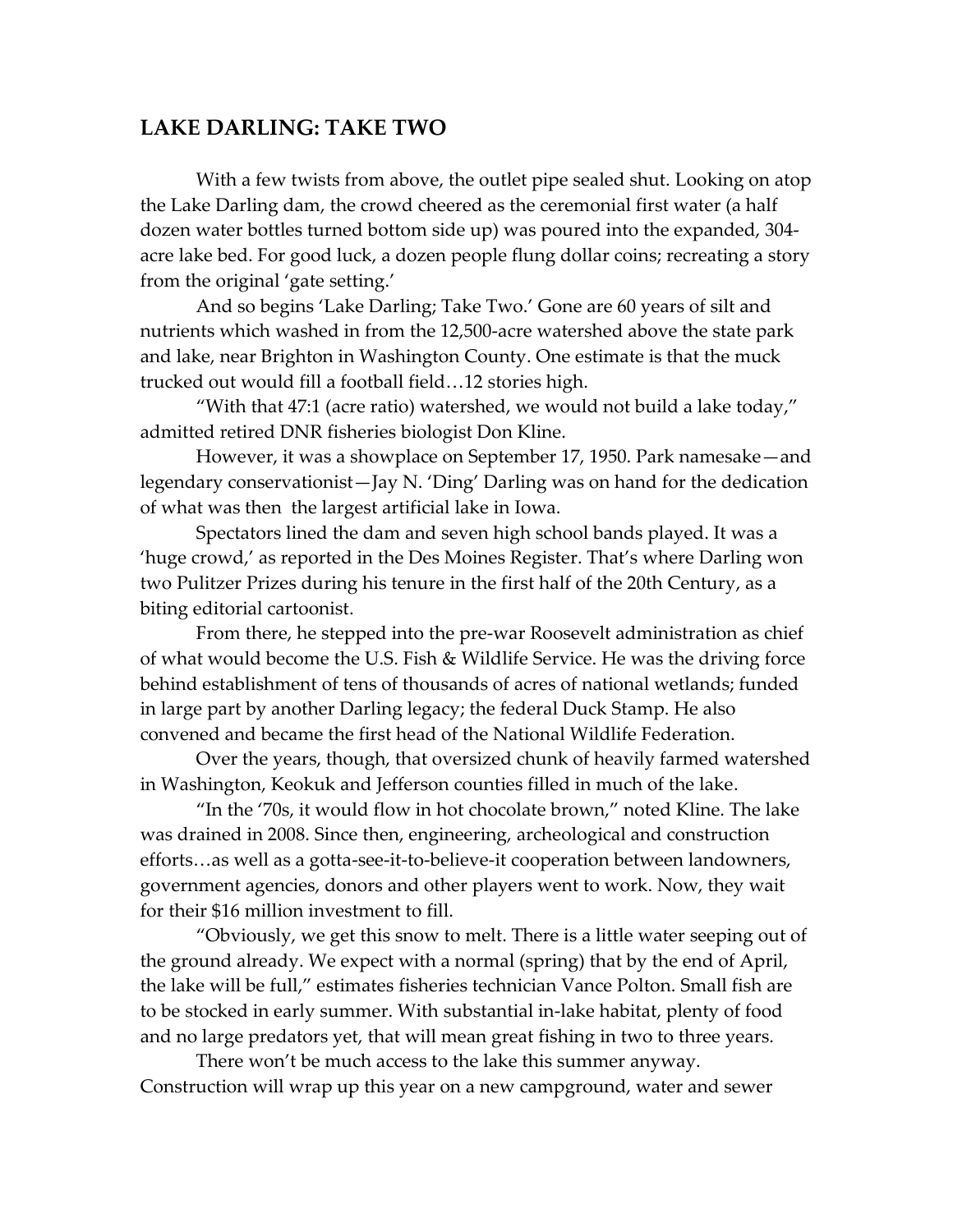system, roads, boat ramps. Even the 'old' lodge along the lake is only seven years old. "Everything is new, except the ground it is built on," grinned Polton.

With substantial snow and temperatures in the teens, Wednesday's cold weather gate setting was a bit more subdued than the first time around. Still, as the crowd grew to almost 100 in the nearby Brighton Community Center, nine hands went up when the call went out for any 1950 attendees.

But the real story, *this time around*, shows up on a tour around the lake. There, 162 conservation projects are in place; ponds, terraces, water control basins, soil holding grasses and other conservation measures.

Watershed coordinator Stan Simmons points to ponds, for instance, stretching across property lines.

"Without landowners, we would not have any of this done," Simmons flat out declares. "Everything that happens up here is on land. It is owners cooperating with each other. Problems did not start at line fences. They did not stop at line fences. Many times, landowners had to work together to get problems solved. And we were very successful, in most instances."

Those conservation practices slow down water moving down the watershed. Silt, nutrients and other contaminants drop out of the flow. Of those 160 projects, 72 involved two or more landowners working together. A study of the drainage area indicates that three-fourths of the private land causes a 95 percent reduction in sediment that ends up in the lake. Even on the remaining private land, a high percentage of the runoff is controlled.

That means clear water reaching the lake; a lake that the Brighton community hopes to take to the bank.

"With 100,000 people living within a half hour of the 'new' lake, an \$8.5 million economic impact is predicted," DNR fisheries biologist Chad Dolan, noted for the lake supporters. "Lake Darling is back. It surely would not have happened without you."

## **Darling Legacy Continues at Hoover Library**

Wednesday's Lake Darling gate setting came on the anniversary of its namesake's death, (in 1962). His larger than life legacy continues a half century later, with an exhibit at the Herbert Hoover Library in West Branch. 'The Hidden Works of J.N. 'Ding' Darling' will continue through May 24.

He was the subject of a 2013 TV documentary, 'America's Darling; The Story of Jay N. 'Ding' Darling,' produced by Samuel Kotinsky. The piece, which featured Darling's grandson Kip Koss, tracked his early days in Sioux City, his rise to the top of the high impact world of political cartooning in the 1920s and 30s...and his larger than life impact on 20<sup>th</sup> Century conservation.